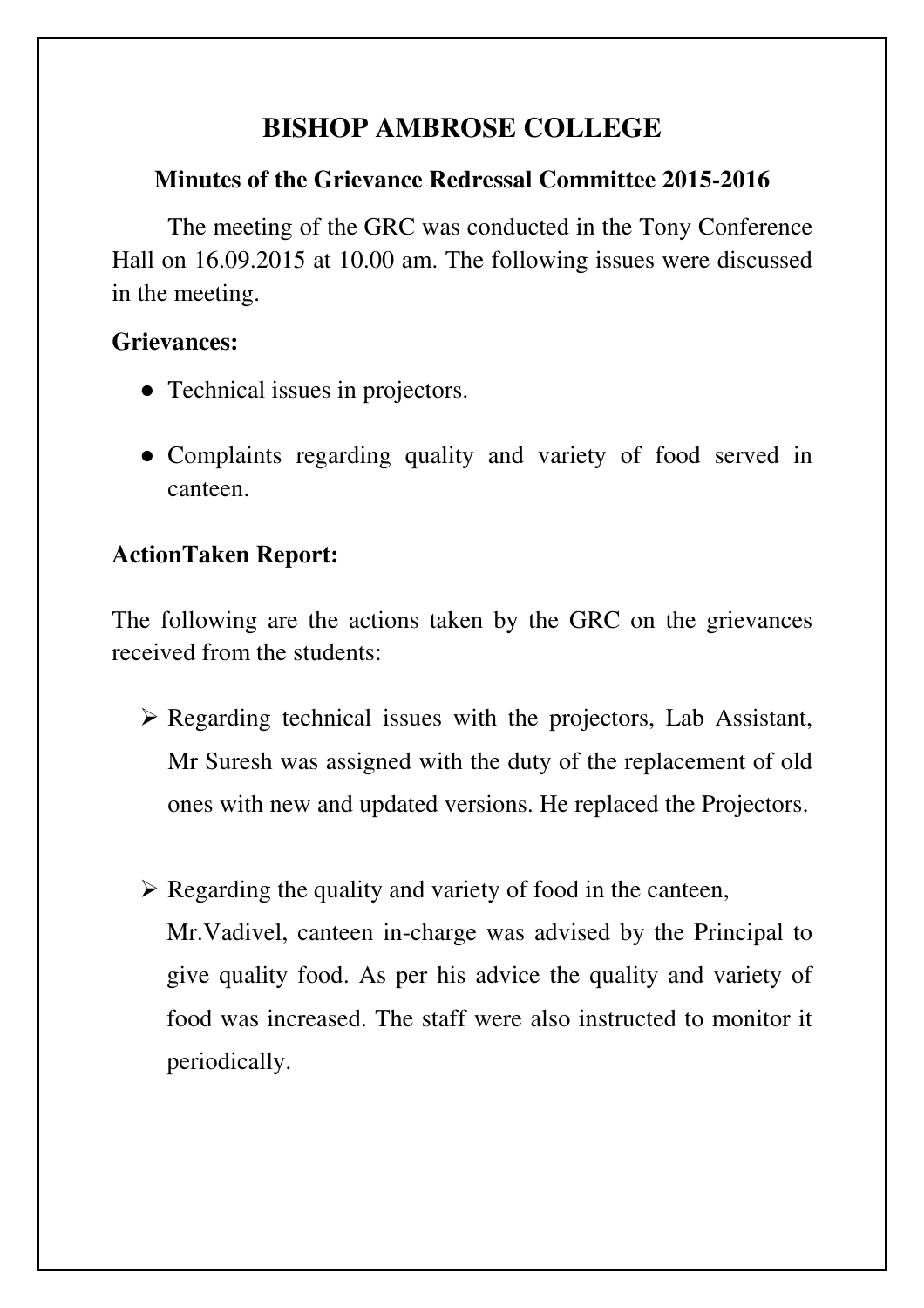#### **Grievance Redressal Committee**

# Members who attended the meeting on 16.09.2015

| S. No. | Name                                                             | Signature      |
|--------|------------------------------------------------------------------|----------------|
| Л      | Mrs.C.Antony MetildaDevera<br>Asst.Professor, Computer Science   | Interpretida.c |
| 2      | Mrs.A.Pouline Juliet<br>Asst.Professor, Management Studies       | A.Porpet       |
| 3      | Mr.J.Balakrishan<br>Asst.Professor, Commerce                     | 7. Barbyton    |
| 4      | Mrs.P.FelcyChristinol<br>Asst.Professor, Corporate Secretaryship | liting         |
| 5      | Mrs.T.Santhi<br>Asst.Professor, Mathematics                      | T. Santui      |



 $A -$ もじひ **Signature of the Principal** 

Principal Bishop Ambrose College,<br>Coimbatore.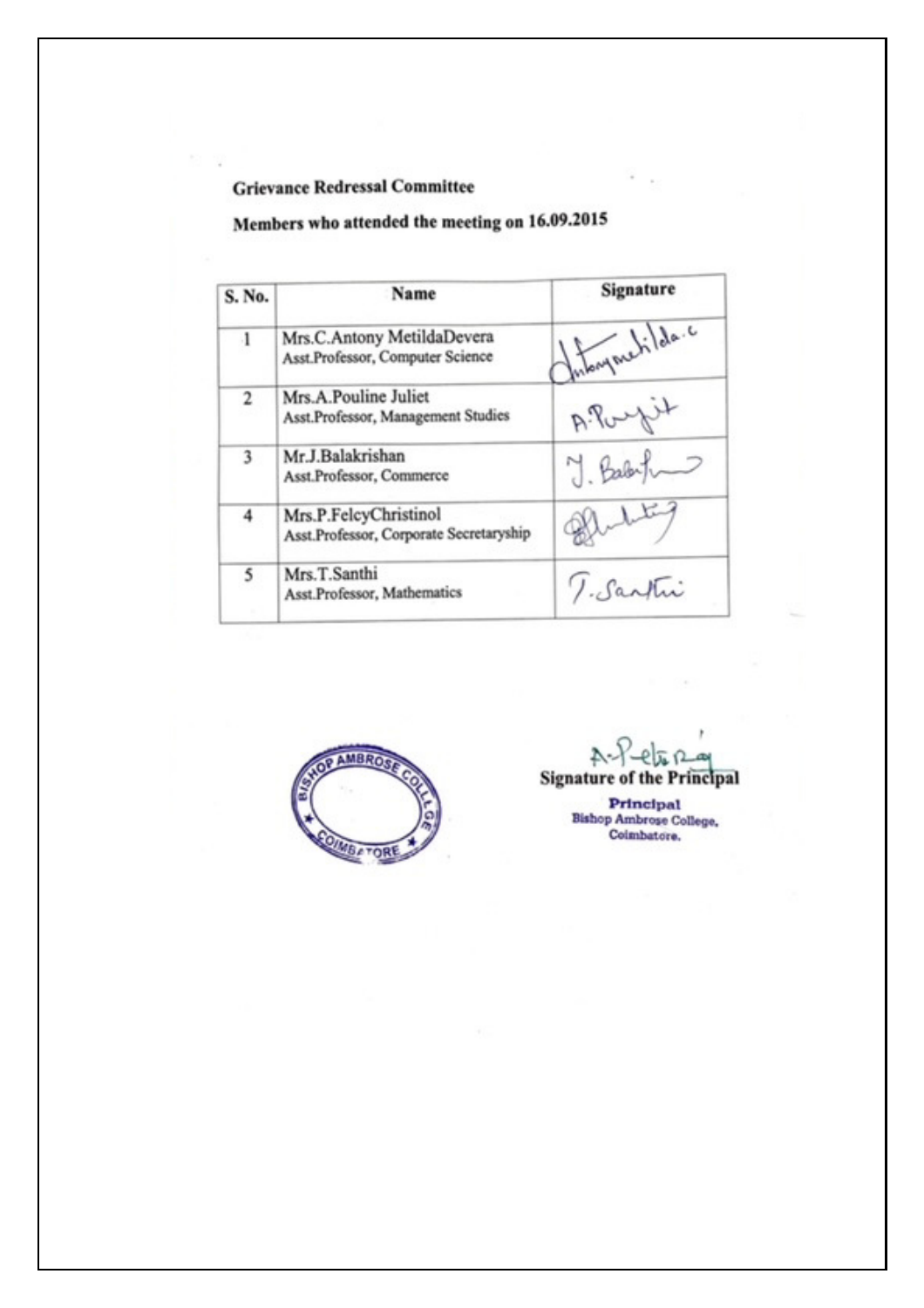#### **BISHOP AMBROSE COLLEGE**

#### **Minutes of the Grievance Redressal Committee2015-2016**

The meeting of the GRC was conducted in the Tony Conference Hall on 04.12.2015 at 10.00 am. Grievances expressed were discussed in the meeting.

#### **Grievances:**

- Difficulty in using black board in the following rooms: Class No: 5, 204, 207 and 208.
- To set up notice boards in front of the office and Physical Director Room.

### **Action Taken Report:**

The following are the actions taken by the GRC on the grievances received from the students:

- $\triangleright$  Under the supervision of Mr. Joseph, Administrative Officer, all the black boards of the classes were painted
- $\triangleright$  Mr. Thanga Raj, Carpenter placed new notice boards in the office corridor and in front of the Physical Director Room.